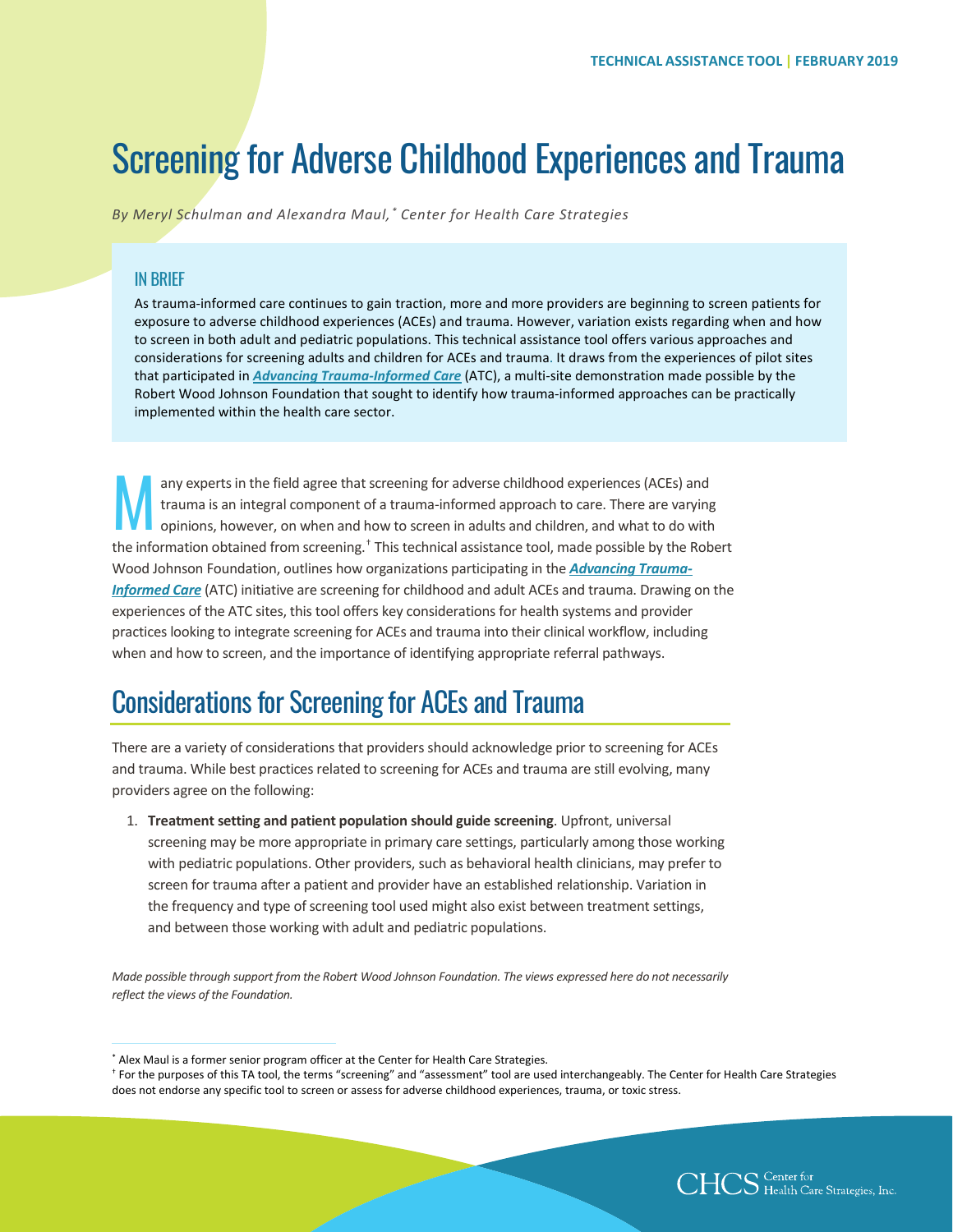- 2. **Screening should benefit the patient**. Providers screening for trauma must have a clear strategy in place for utilizing the information in a way that supports patients' health, including an established referral network.
- 3. **Care coordination should be employed to avoid rescreening.** Sharing results across treatment settings with appropriate privacy protections may help reduce rescreening and the potential for re-traumatization. However, in pediatric populations, screening for exposure to ACEs is often conducted periodically since exposure may occur after initial screening and throughout childhood and adolescence.
- 4. **Ample training should precede screening**. Health care professionals should be proficient in trauma screening and conducting patient follow-up in a manner that is sensitive to cultural and ethnic characteristics.

#### *When to Screen*

Providers and other health care professionals have differing opinions regarding *when* to screen for ACEs and trauma. Some providers believe that patients should be screened upon intake, when the patient-provider relationship is first developing. Proponents of this approach argue that upfront screening provides a more complete understanding of a patient's history, helps guide interventions, identifies potential risk for chronic disease later in life, and is helpful for educating patients and caregivers on the long-term impacts of trauma. Others, however, believe that screening should not occur until after a trusting relationship is established due to the sensitive nature of the information being requested. Those who favor later screening assert that screening upon intake before relationships are established may hinder patients' decisions to share their history of adversity and trauma, may re-traumatize a patient, and negatively impact the patient if no appropriate interventions are undertaken. Regardless of the approach a provider takes, there is consensus that in general it is important to avoid rescreening whenever possible.

#### *How to Screen*

A number of considerations exist around *how* to screen patients in a trauma-informed way, including: (1) which screening and/or assessment tool should be used; (2) who should administer the tool, and how; and (3) which patients should be screened.

#### **Selecting the Right Tool**

A variety of screening and assessments tools exist, such as the original ACE questionnaire *(see Exhibit 1, next page)* and the Center for Youth Wellness' Adverse Child Experiences Questionnaire (CYW ACE-Q)[.1](#page-4-0) Health care practices are encouraged to adopt tools based on the needs of their patient population and clinical workflow. As referenced in the Appendix, many providers have also adapted screening and assessment tools, and other providers are exploring integrating ACEs questionnaires with other relevant assessments (e.g., social determinants of health).

#### **Administering the Screen**

Screening tools can be administered in a variety of ways. Some providers opt for face-to-face screening in which a staff member (e.g., social worker, physician, or community health worker) asks the patient each question on the tool. Others have patients complete the tool independently (e.g., in a waiting or private room), as they may feel more comfortable disclosing information than discussing it verbally with a clinician.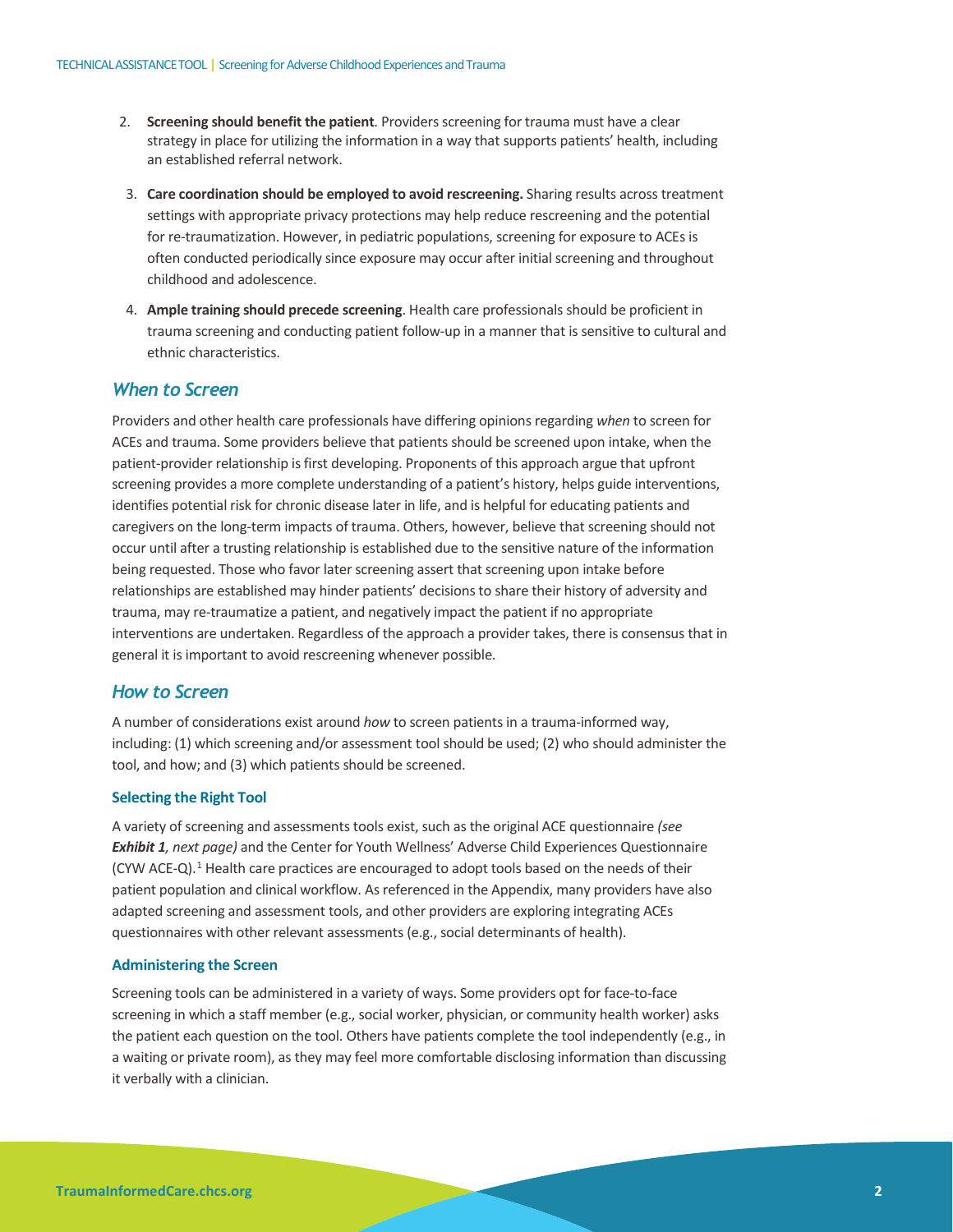Another important consideration when screening for exposure to adversity and trauma is determining whether or not patients should be asked to disclose exposure to specific experiences (e.g., physical abuse). Some providers feel that treatment can be better tailored to the individuals' needs when the specific adversities or traumas are disclosed, while others simply ask patients to provide the total number of categories of adversity experienced in order to triage appropriately.

### Exhibit 1. Finding Your ACE Score

The ACE questionnaire is a simple scoring system that attributes one point for each category of adverse childhood experience. The 10 questions below each cover a different domain of trauma, and refer to experiences that occurred prior to the age of 18. Higher scores indicate increased exposure to trauma, which have been associated with a greater risk of negative consequences[.2](#page-4-1)

#### **While you were growing up, during your first 18 years of life:**

|    | Now add up your "Yes" answers: ________. This is your ACE Score.                                                                                                                                                                                                                                          |            |                 |                   |
|----|-----------------------------------------------------------------------------------------------------------------------------------------------------------------------------------------------------------------------------------------------------------------------------------------------------------|------------|-----------------|-------------------|
|    | 10. Did a household member go to prison?                                                                                                                                                                                                                                                                  | <b>YES</b> | NO              | If yes, enter 1   |
|    | 9. Was a household member depressed or mentally ill, or did a household member<br>attempt suicide?                                                                                                                                                                                                        | <b>YES</b> | NO <sub>1</sub> | If yes, enter 1   |
| 8. | Did you live with anyone who was a problem drinker or alcoholic or who used street<br>drugs?                                                                                                                                                                                                              | <b>YES</b> | NO <sub>1</sub> | If yes, enter 1   |
|    | 7. Was your mother or stepmother: Often or very often pushed, grabbed, slapped, or<br>had something thrown at her? or Sometimes, often, or very often kicked, bitten, hit<br>with a fist, or hit with something hard? or Ever repeatedly hit at least a few minutes or<br>threatened with a gun or knife? | <b>YES</b> | <b>NO</b>       | If yes, enter 1   |
|    | 6. Were your parents ever separated or divorced?                                                                                                                                                                                                                                                          | <b>YES</b> | N <sub>O</sub>  | If yes, enter 1   |
| 5. | Did you often or very often feel that  You didn't have enough to eat, had to wear<br>dirty clothes, and had no one to protect you? or Your parents were too drunk or high<br>to take care of you or take you to the doctor if you needed it?                                                              | <b>YES</b> | NO <b>NO</b>    | If yes, enter 1   |
|    | 4. Did you <b>often or very often</b> feel that No one in your family loved you or thought you<br>were important or special? or Your family didn't look out for each other, feel close to<br>each other, or support each other?                                                                           | <b>YES</b> | NO <sub>1</sub> | If yes, enter 1   |
|    | 3. Did an adult or person at least five years older than you ever Touch or fondle you or<br>have you touch their body in a sexual way? or Attempt or actually have oral, anal, or<br>vaginal intercourse with you?                                                                                        | <b>YES</b> | N <sub>O</sub>  | If yes, enter $1$ |
| 2. | Did a parent or other adult in the household <b>often or very often</b> Push, grab, slap, or<br>throw something at you? or Ever hit you so hard that you had marks or were injured?                                                                                                                       | <b>YES</b> | <b>NO</b>       | If yes, enter 1   |
|    | 1. Did a parent or other adult in the household often or very often Swear at you, insult<br>you, put you down, or humiliate you? or Act in a way that made you afraid that you<br>might be physically hurt?                                                                                               | <b>YES</b> | NO              | If yes, enter 1   |

#### **Identifying a Target Population**

Organizations should also consider how to determine *who* to screen for ACEs and trauma. Some take a universal approach to screening for trauma, while others target select patient populations (e.g., pregnant women). The most common approach appears to be universal screening, as it allows providers to better understand the needs of the entire patient population and reduces the risk of racial/ethnic bias.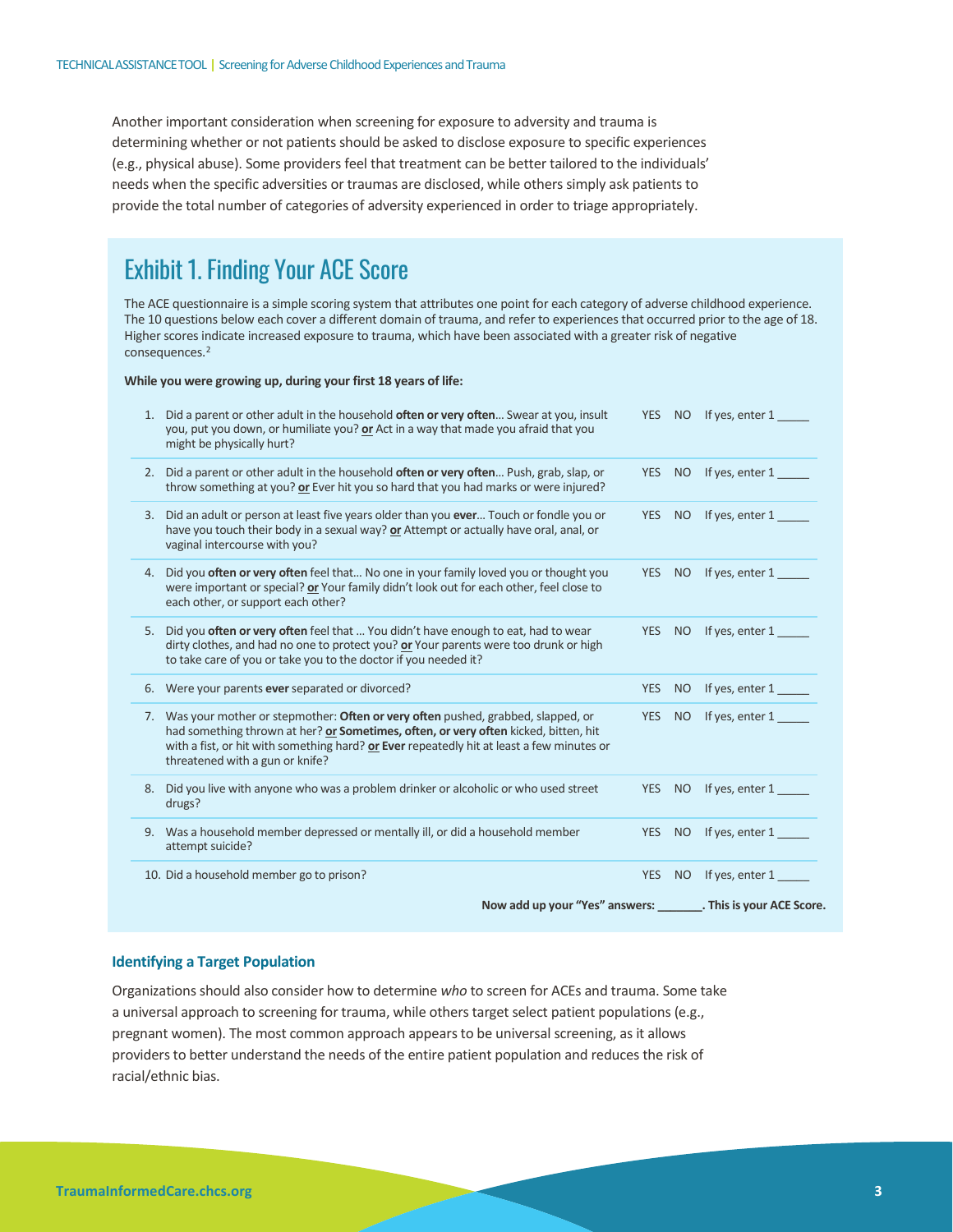# Addressing Trauma

#### *Referring to Trauma Treatments*

Prior to screening for ACEs or other traumatic experiences, providers should have referral processes in place to ensure that patients identified with behavioral, social, or trauma-specific service needs can be connected to trained professionals (who are ideally also "practitioners" of trauma-informed care). Some organizations have integrated or co-located services, and are thus able to conduct "warm hand-offs" to referral partners. Others must build referral networks outside of the clinical setting and develop the ability to effectively track and follow-up with patients to ensure they have connected to needed supports.

### Adapting Electronic Health Records to Improve Trauma Screening and Referral **Pathways**

When incorporating ACEs and trauma screening into the clinical workflow, many ATC sites recognized that their electronic health records (EHRs) needed to be updated to reflect new clinical processes to better coordinate and manage care among providers. Below are examples of how ATC sites have updated their organization's EHRs to support trauma-informed screening and referral practices.

- The **Center for Youth Wellness**(CYW) in San Francisco recently implemented Salesforce Health Cloud,[3](#page-4-2) a secure patient management software system that integrates information from multiple data sources, to streamline and better coordinate care for patients who also receive services from Bayview Child Health Center (BCHC). Once fully operational, Health Cloud will allow BCHC and CYW staff to access patients' records in a centralized online location and refer patients between practices with greater efficiency. Eventually, patients and families will have real-time access to their care plans, have the ability to connect with their providers, and fill out forms in advance through the Health Cloud.
- **Montefiore Medical Group** in The Bronx, New York, hired an EHR technician to create a template within its health record where providers can input patients' ACE scores after the screen is administered. Automated reminders built into the EHR, referred to as best practice alerts, also prompt providers to screen all patients in its outpatient network for ACEs. Ultimately, Montefiore's goal is to use these EHR strategies to improve the overall ACEs screening rates among its outpatient practices.
- The **Women's HIV Program at the University of California, San Francisco** (UCSF-WHP) worked with a consultant to adapt its health record to align more appropriately with trauma-informed services provided at the clinic. Prior to adapting the EHR, clinic staff could only track patients' basic health status and medical services. Information collected by social workers was only available through text notes and nearly impossible to track over time. Furthermore, UCSF-WHP staff lacked the ability to track internal and external referrals to mental health and trauma-specific services. The trauma-specific updates to the EHR address these issues and give UCSF-WHP providers a more complete understanding of patients' medical, social, and emotional needs, as well as the services they are accessing.

#### *Supporting Integrated Services to Address Trauma*

Many of the ATC sites have noted the benefits of providing integrated services. The Women's HIV Program at the University of California, San Francisco (UCSF-WHP) recently formed a partnership with the Trauma Recovery Center (TRC), which offers comprehensive services to adult survivors of trauma, violence, and loss. Originally, UCSF-WHP's clinic referred patients to receive care at the TRC.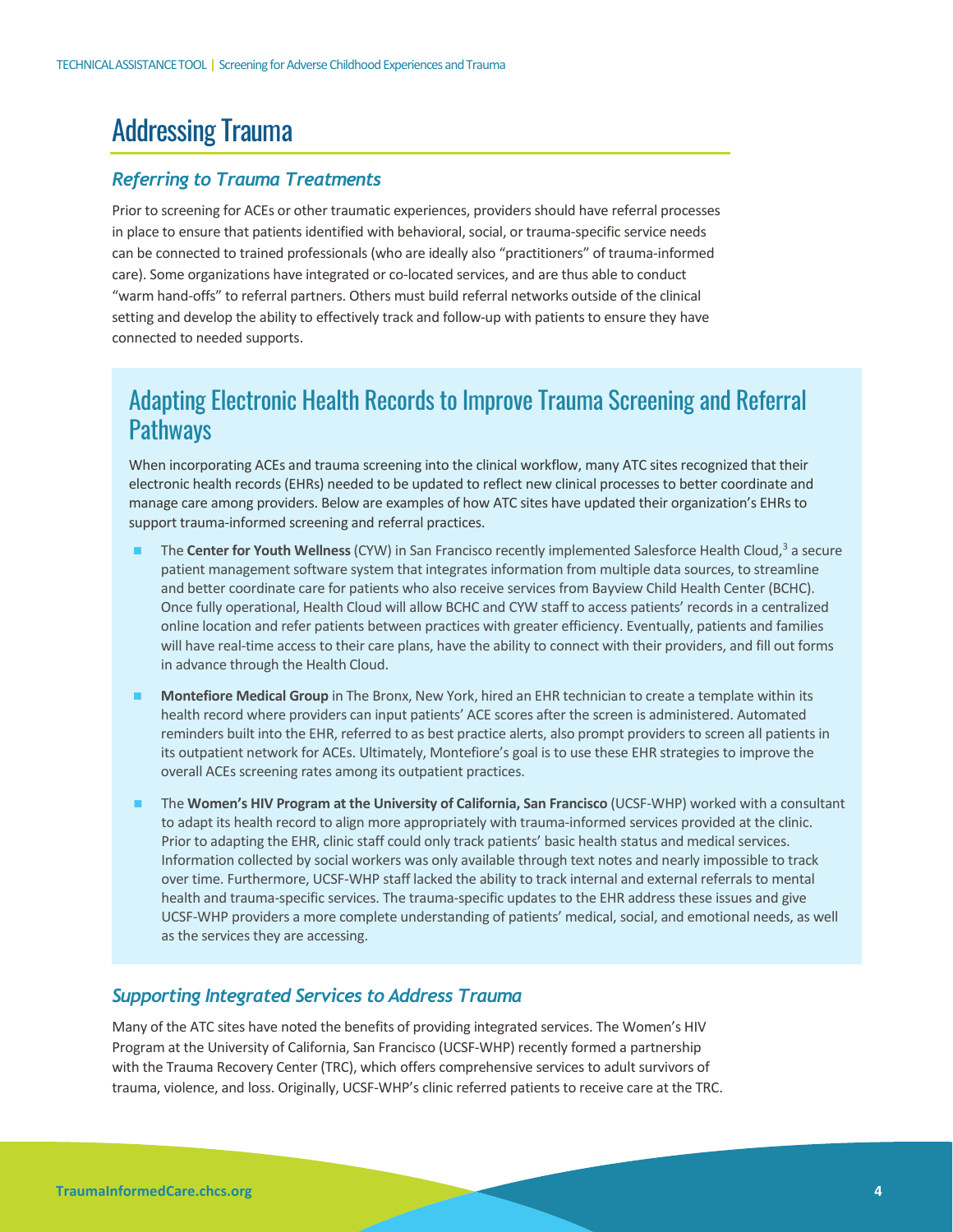They quickly realized, however, that patients felt more comfortable receiving services at the clinic, and in turn developed an arrangement to have a trained TRC clinician onsite to offer trauma-specific services on select days of the week. The Center for Youth Wellness (CYW) has long recognized the benefits of integrated care — its offices are located directly across the hall from the BCHC and credentialed CYW clinicians are embedded within BCHC. When families come to BCHC for pediatric wellness visits, they are screened for ACEs using the CYW ACE-Q (*see [Appendix](#page-5-0) for more information*). Children who screen positive are introduced to a CYW clinician with whom they develop an individualized integrated care plan that addresses both the child's physical and behavioral health needs, and includes goals aimed at supporting the parent in his or her role as the primary caregiver.

### Learn More

This technical assistance tool is a product of *Advancing Trauma-Informed Care*, a multi-site demonstration project focused on better understanding how to implement trauma-informed approaches to health care delivery. Supported by the Robert Wood Johnson Foundation and led by the Center for Health Care Strategies (CHCS), this national initiative is developing and enhancing trauma-informed approaches to care and sharing emerging best practices.

To learn more about practical strategies for implementing trauma-informed approaches across the health care sector, including screening for ACEs and trauma, visit CHCS' *Trauma-Informed Care Implementation Resource Center* at **TraumaInformedCare.chcs.org**.

## **Endnotes**

<span id="page-4-0"></span><sup>1</sup> For more information on the Center for Youth Wellness' ACE-Q, download the Center for Youth Wellness ACE-Q and User Guide. Available at [https://centerforyouthwellness.org/cyw-aceq/.](https://centerforyouthwellness.org/cyw-aceq/)

<span id="page-4-1"></span><sup>2</sup> Got Your ACE Score? *ACEs Too High*. Available a[t http://acestoohigh.com/got-your-ace-score/.](http://acestoohigh.com/got-your-ace-score/)

<span id="page-4-2"></span><sup>3</sup> For more information on Salesforce Health Cloud, see: https://www.salesforce.com/solutions/industries/healthcare/health-cloud/.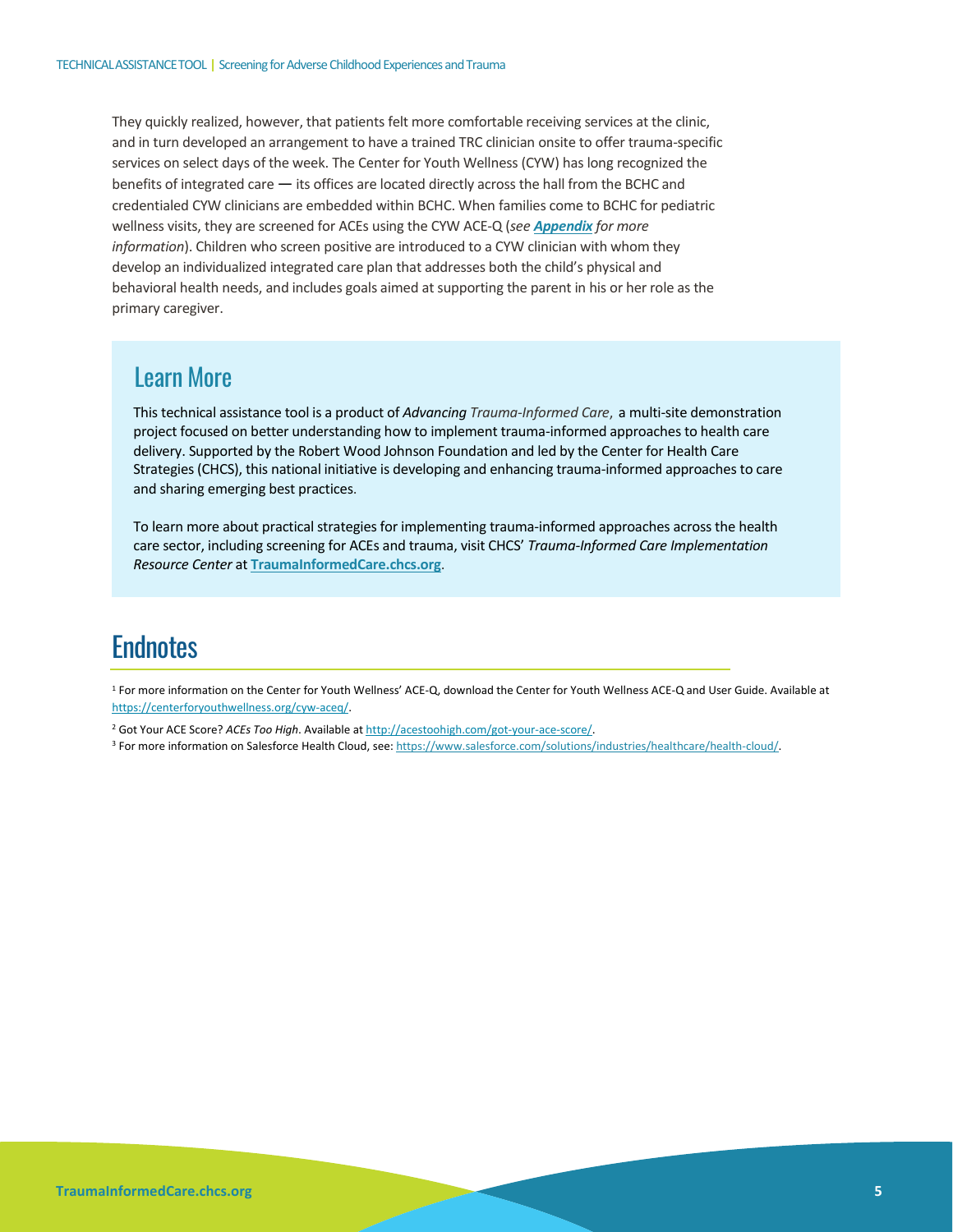# Appendix. Advancing Trauma-Informed Care Site Approaches to Screening for ACEs and Trauma

<span id="page-5-0"></span>

| <b>Organization</b>                                                        | <b>Site Description and</b><br><b>Population Served</b>                                                                                                            | <b>Population</b><br><b>Screened</b>     | <b>Screening Approach</b>                                                                                                                                                                                                                                                                                                                                                                                                                                                                                                                                                                                                                                                                                | <b>Post-Screening and Referral Process</b>                                                                                                                                                                                                                                                                                                                                                                                                                                                                                                                                                                                                    | <b>Additional Details</b>                                                                                                                                                                                                                                                                                                                                                                                                                                                                              |
|----------------------------------------------------------------------------|--------------------------------------------------------------------------------------------------------------------------------------------------------------------|------------------------------------------|----------------------------------------------------------------------------------------------------------------------------------------------------------------------------------------------------------------------------------------------------------------------------------------------------------------------------------------------------------------------------------------------------------------------------------------------------------------------------------------------------------------------------------------------------------------------------------------------------------------------------------------------------------------------------------------------------------|-----------------------------------------------------------------------------------------------------------------------------------------------------------------------------------------------------------------------------------------------------------------------------------------------------------------------------------------------------------------------------------------------------------------------------------------------------------------------------------------------------------------------------------------------------------------------------------------------------------------------------------------------|--------------------------------------------------------------------------------------------------------------------------------------------------------------------------------------------------------------------------------------------------------------------------------------------------------------------------------------------------------------------------------------------------------------------------------------------------------------------------------------------------------|
| <b>BRICK Academy</b><br>Newark, New<br>Jersey                              | Nonprofit school<br>system creating safe<br>and supportive schools<br>for low-income children<br>and families living in<br>the South Ward of<br>Newark, New Jersey | Students in<br>grades K-2<br>and grade 5 | The school social worker collaborates<br>with teaching staff to discuss concerns<br>regarding their students, and to<br>determine whether any require on-site<br>counseling from the behavioral health<br>clinician or a referral for offsite services.<br>Students may also be referred to the<br>school behavioral health clinician based<br>on their "DREAMer score." which<br>assesses students based on: (1)<br>diligence; (2) respect; (3) empathy; (4)<br>self-control; and (5) ability to be a<br>model student. Students who work with<br>the behavioral health clinician are<br>screened for trauma using the Trauma<br><b>Symptom Checklist for Children to</b><br>guide counseling services. | The on-site behavioral health clinician<br>reviews referrals and assesses which<br>students may have experienced trauma.<br>Based on this assessment, students are<br>grouped into the following tiers:<br>Tier 1: Student would benefit from<br>school resources, such as a counselor<br>or connection to a mentor or family<br>liaison.<br>■ Tier 2: Student meets criteria for<br>working with on-site clinician through<br>individual, family, and/or group<br>therapy on as-needed basis.<br>Tier 3: Needs of student and family<br>are beyond what school clinician can<br>manage. Student and family referred<br>to external provider. | BRICK Academy partners with the South<br>Ward Children's Alliance (SWCA), a<br>nonprofit focused on improving the<br>cradle-to-career pipeline for children<br>living in the South Ward of Newark.<br>Through SWCA, all students have access<br>to health, housing, and family supports.<br>In addition, the school partners with<br>community-based organizations to<br>support students dealing with death or<br>life-altering illness of a family member,<br>and to provide small-group counseling. |
| <b>Center for</b><br><b>Youth Wellness</b><br>San Francisco,<br>California | Children's health<br>organization partnering<br>with a primary care<br>pediatric home serving<br>children and families in<br>San Francisco                         | Pediatric<br>patients, ages<br>$0 - 19$  | CYW administers its proprietary tool<br>(CYW ACE-Q) to all new patients, nine<br>months and older, at nine- and 24-<br>month well-child appointments. The<br>tool is re-administered yearly<br>thereafter.<br>The CYW ACE-Q is either an informant<br>(CYW ACE-Q Child and CYW ACE-Q<br>Teen) or self-report (CYW ACE-Q Teen<br>SR) instrument, and includes the 10<br>original ACE questions, as well as<br>additional questions about early life<br>stressors (e.g., death of parent or<br>guardian, bullying or harassment at<br>school, neighborhood violence, etc.).<br>The score provides an indication of a<br>patient's risk of toxic stress.                                                    | Interventions are administered<br>based on the following<br>guidelines:<br>Low Risk of Toxic Stress - 0 with no<br>symptoms: Anticipatory guidance and<br>education on ACEs and toxic stress.<br>Intermediate Risk of Toxic Stress - 1<br>to 3 ACEs with no symptoms:<br>Anticipatory guidance and education<br>on ACEs, toxic stress, and protective<br>factors.<br>High Risk of Toxic Stress - 1 to 3 ACEs<br>with symptoms or 4 or more ACEs:<br>Anticipatory guidance and referral to<br>treatment (i.e., the Center for Youth<br>Wellness for multidisciplinary<br>intervention).                                                        | Currently, all behavioral health services<br>are provided at CYW. However, the<br>BCHC is focused on increasing its<br>capacity to provide onsite therapy for<br>children and teenagers that may not<br>need or be ready for care at CYW.<br>CYW is considering expanding screening<br>for parents of children ages zero to five<br>for ACEs, and incorporating ACEs<br>screening with social determinants of<br>health assessments.                                                                   |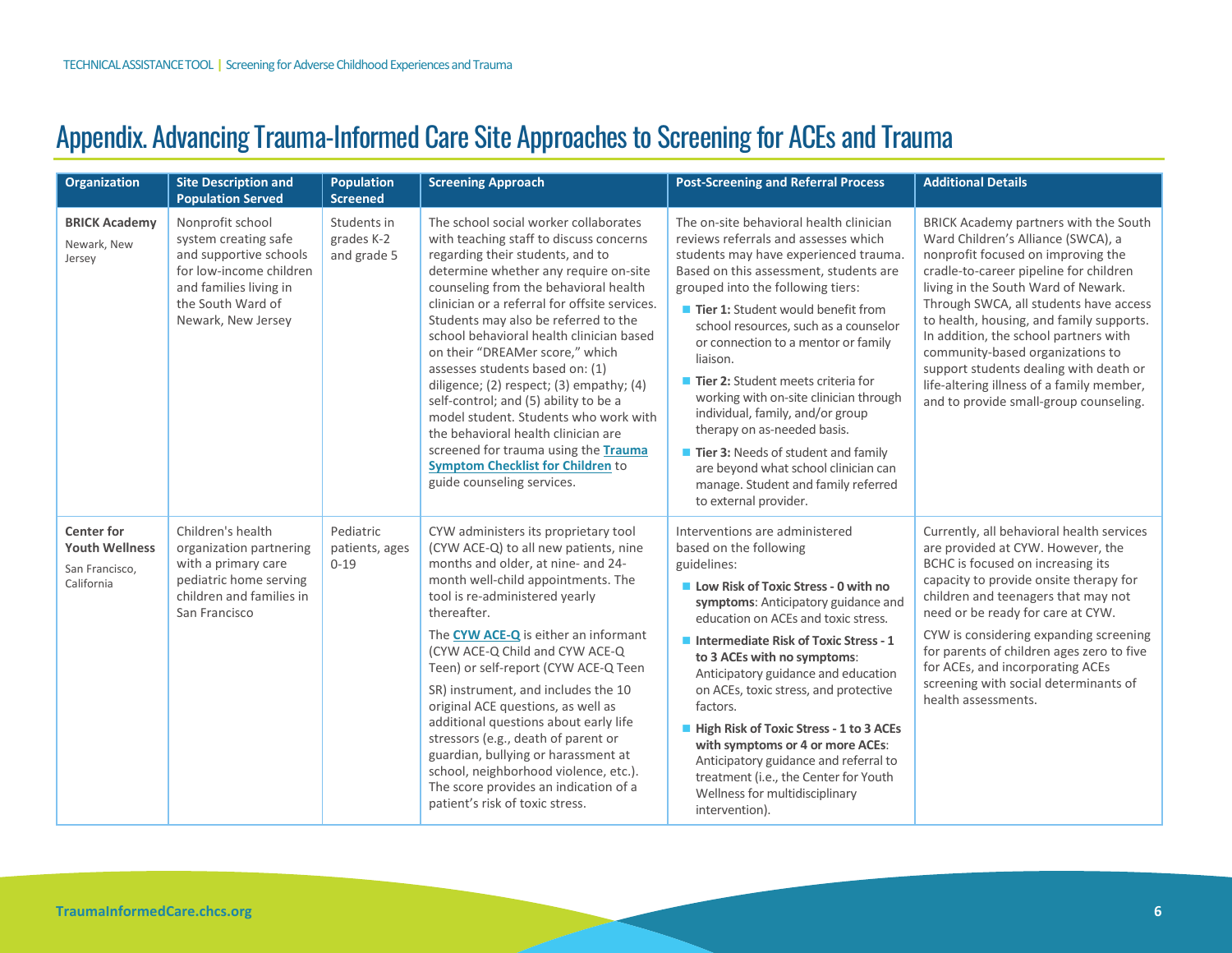<span id="page-6-1"></span><span id="page-6-0"></span>

| <b>Organization</b>                                                   | <b>Site Description and</b><br><b>Population Served</b>                                                                                                                                           | <b>Population</b><br><b>Screened</b>           | <b>Screening Approach</b>                                                                                                                                                                                                                                                                                                                                                                                                   | <b>Post-Screening and Referral Process</b>                                                                                                                                                                                                                                                                                                                                                                                                                                                                                                                                                                                                                                                                                                   | <b>Additional Details</b>                                                                                                                                                                                                                                                                                                                                                                    |
|-----------------------------------------------------------------------|---------------------------------------------------------------------------------------------------------------------------------------------------------------------------------------------------|------------------------------------------------|-----------------------------------------------------------------------------------------------------------------------------------------------------------------------------------------------------------------------------------------------------------------------------------------------------------------------------------------------------------------------------------------------------------------------------|----------------------------------------------------------------------------------------------------------------------------------------------------------------------------------------------------------------------------------------------------------------------------------------------------------------------------------------------------------------------------------------------------------------------------------------------------------------------------------------------------------------------------------------------------------------------------------------------------------------------------------------------------------------------------------------------------------------------------------------------|----------------------------------------------------------------------------------------------------------------------------------------------------------------------------------------------------------------------------------------------------------------------------------------------------------------------------------------------------------------------------------------------|
| <b>Crittenton</b><br>Children's<br>Center<br>Kansas City,<br>Missouri | Psychiatric care<br>provider for children,<br>adolescents, and their<br>families in Kansas City<br>and across the region                                                                          | Children and<br>their parent/<br>caregiver     | A modified <b>ACE questionnaire</b> (which<br>includes additional questions about<br>neighborhood safety, involvement in<br>the foster care system, etc.) is<br>completed by both the child and his/her<br>parent. The questionnaire is<br>administered at intake for inpatient care<br>and embedded into the electronic<br>health record. The tool is also<br>administered in outpatient care and<br>foster care settings. | Children and parents are referred to<br>clinical trauma treatments (e.g.,<br>Attachment, Regulation, and<br>Competency model).                                                                                                                                                                                                                                                                                                                                                                                                                                                                                                                                                                                                               | The ACE questionnaire is completed by<br>both children and parents/guardians as<br>the care team has found that the<br>children's experience and perceptions<br>may be different from that of their<br>parent or caregiver.<br>At the organizational level, Crittenton<br>assesses for organizational readiness via<br>the Attitudes Related to Trauma-<br>Informed Care Scale. <sup>#</sup> |
| <b>Montefiore</b><br><b>Medical Group</b><br>The Bronx, New<br>York   | Integrated care system<br>providing primary and<br>specialty care to adults<br>and children from low-<br>income and diverse<br>communities in the<br>Bronx and lower<br><b>Westchester County</b> | Children and<br>adult primary<br>care patients | Use a modified ACE questionnaire that<br>is available in <b>English</b> and <b>Spanish</b> .<br>Parents of primary care patients ages<br>one and older complete the ACE screen<br>on behalf of their child. Patients age 18<br>years and older complete the screening<br>tool themselves, and are screened only<br>once for ACEs as the questions ask<br>about experiences prior to age 18.                                 | For infants, parents are asked to report<br>on their own and their baby's ACE<br>score. For children ages one to five, an<br>elevated ACE score results in a referral<br>to <b>HealthySteps</b> , a pediatric primary<br>care program that is focused on<br>improving the health, wellbeing, and<br>school readiness of children. Children<br>over five years old with an elevated ACE<br>score discuss the results with their<br>primary care provider, and possibly<br>receive a referral to integrated<br>behavioral health services. For adults<br>(18 and older), an ACE score of four or<br>higher results in a discussion with their<br>primary care provider and a possible<br>referral to integrated behavioral health<br>services. | At any point in time and regardless of a<br>child's ACE score, providers can refer<br>children to HealthySteps or integrated<br>behavioral health services if deemed<br>clinically necessary.<br>Montefiore is currently testing a cut-off<br>score of two or more ACEs for children<br>in an effort to determine whether or<br>not earlier referrals can prevent future<br>trauma. $6$      |

<sup>\*</sup> For more information on the Attitudes Related to Trauma-Informed Care Scale, visit the Traumatic Stress Institute at https://traumaticstressinstitute.org/the-artic-scale/.<br><sup>§</sup> L. Udesky. "Montefiore to test out lower ACE [cut-off-in-pediatric-patients.](https://www.acesconnection.com/blog/montefiore-to-test-out-lower-ace-score-cut-off-in-pediatric-patients)